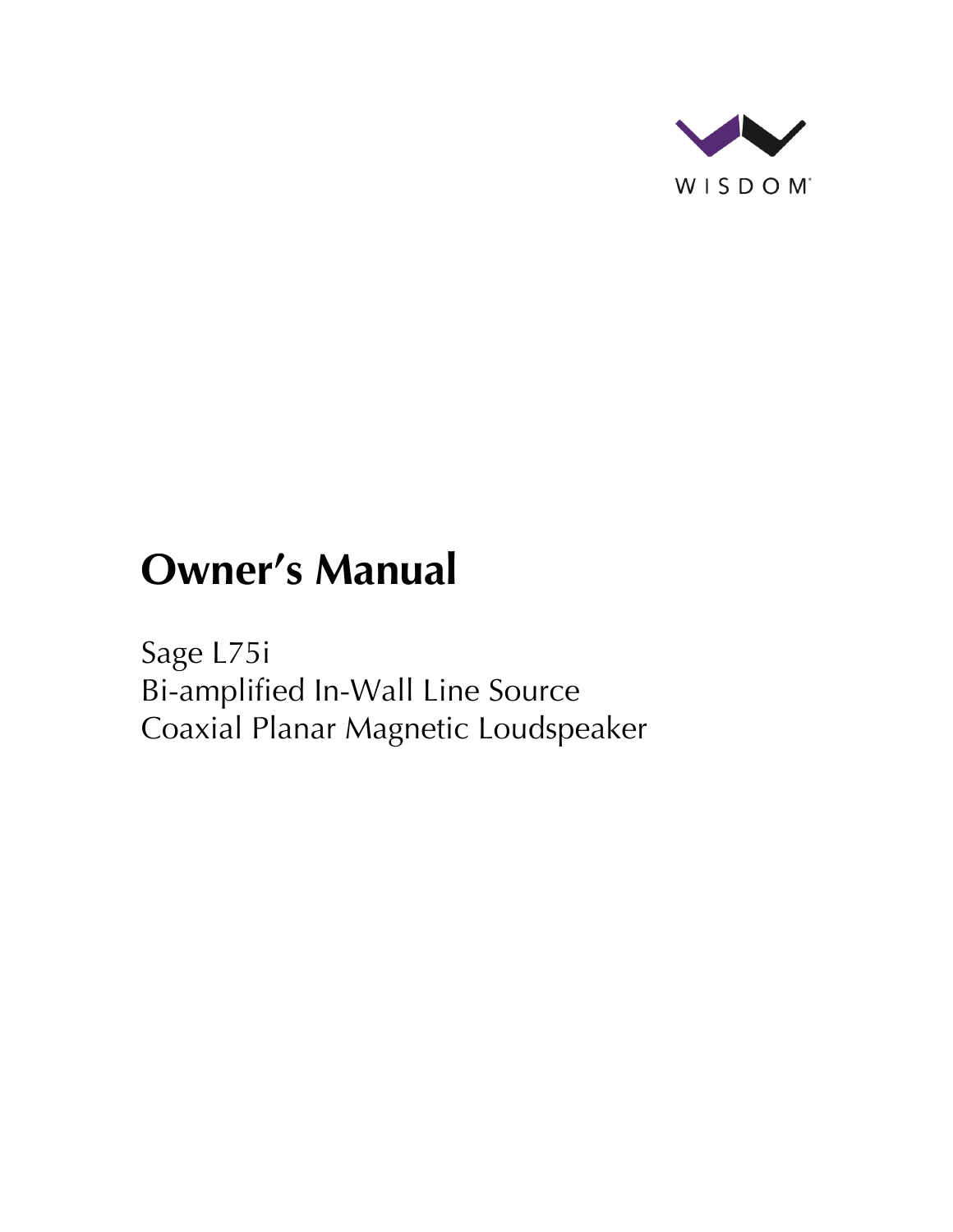## **Table of Contents**

**Introduction | 3**

**Overview | 3**

**Unpacking and Installing the L75i | 7**

**Making the Connections | 8**

**Care and Maintenance | 9**

**North American Warranty | 10**

**Obtaining Service | 11**

**Specifications | 12**

**Dimensions | 13**

# **DOCUMENT CONVENTIONS**

This document contains general safety, installation, and operation instructions for the Wisdom Audio Sage Series L75i Speaker. It is important to read this document before attempting to use this product. Pay particular attention to:

**WARNING: Calls attention to a procedure, practice, condition or the like that, if not correctly performed or adhered to, could result in injury or death.** 

**CAUTION: Calls attention to a procedure, practice, condition or the like that, if not correctly performed or adhered to, could result in damage to or destruction of part of or the entire product.** 

*Note: Calls attention to information that aids in the installation or operation of the product.*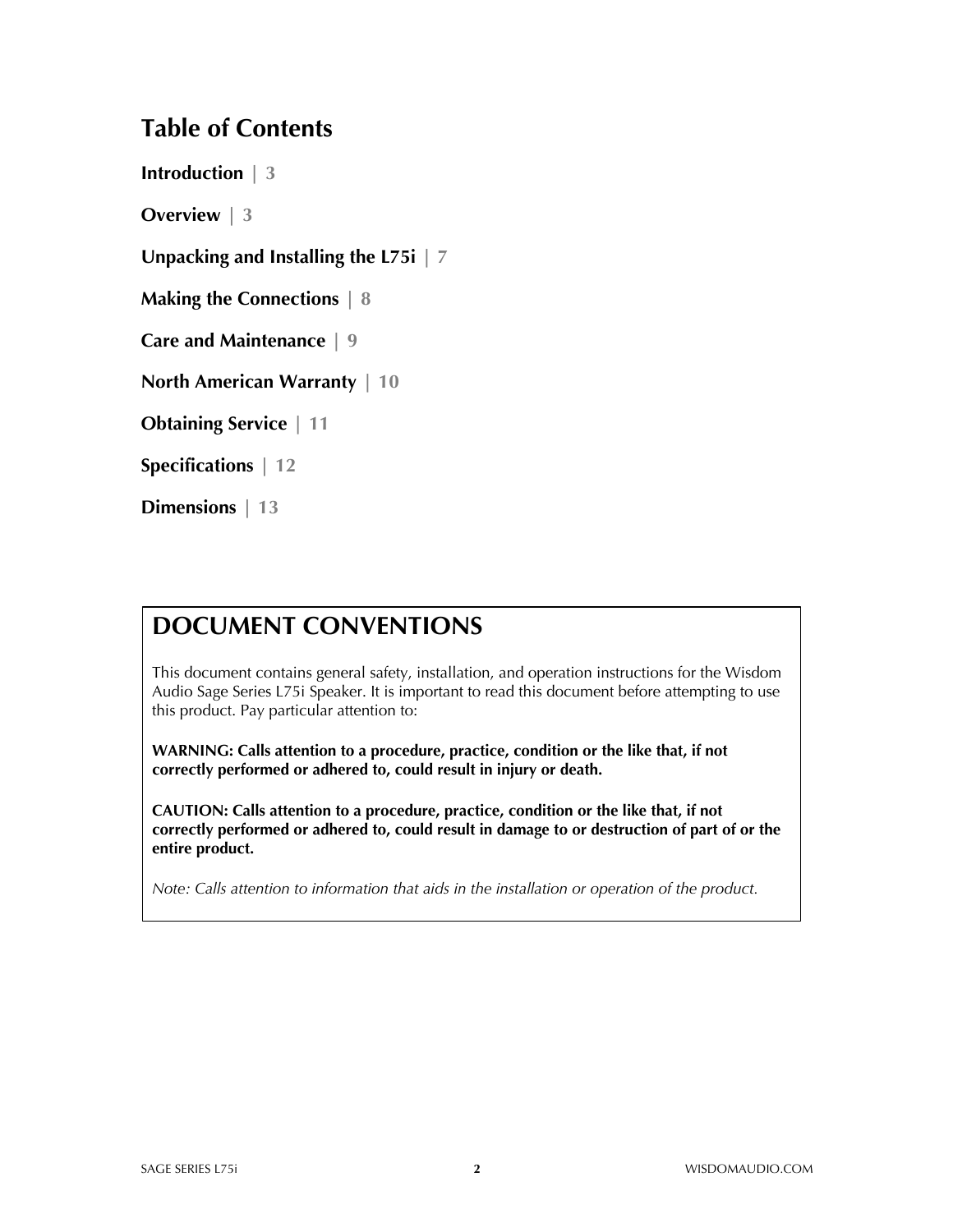# **Introduction**

Congratulations on purchasing your Wisdom Audio system. It incorporates many design features engineered to give you decades of pleasure and performance. Many of these design choices are uncommon among loudspeaker manufacturers and bear some explanation. See the following section entitled "Overview" for more information.

Our unique driver designs and our emphasis on achieving real-world performance account for the "system" approach taken. These are not speakers that are simply connected to speaker wires and promptly forgotten. We recognize that setting up a Wisdom Audio system can be a bit more involved than connecting a common set of loudspeakers, which is why we recommend that our systems be engineered and calibrated by Factory Personnel

Your **Sage L75i series** loudspeaker are specifically designed to avoid the compromises inherent in conventional speaker designs. There are no passive crossover components inside the speaker. Instead, there are direct connections from the amplifiers to their respective High-Pass and Low-Pass drivers and an external active crossover is used, such as the ones inside of our Wisdom SA-DSP (Digital Signal Processing) Amplifiers. It is truly a "system" design, and not merely a collection of loudspeaker drivers in a box. Please contact us to learn which products/amplifiers/ surround processors outside of our DSP Amplifiers will work with our speakers and subwoofers. **Info@wisdomaudio.com** 

# **Overview**

Your **Sage Series L75i** loudspeakers take advantage of several critical technologies to deliver a level of performance that has never been available in a loudspeaker that intruded so modestly on your living space. In fact, this level of performance has rarely been attained, regardless of the space and budget at one's disposal.

Since several of these technologies cannot readily be found elsewhere, we will take the time to describe them in more detail than would be necessary for more conventional designs.

Our planar magnetic drivers use an advanced, thin film membrane to move the air. This film can respond instantly to the smallest detail in the signal. It has vastly less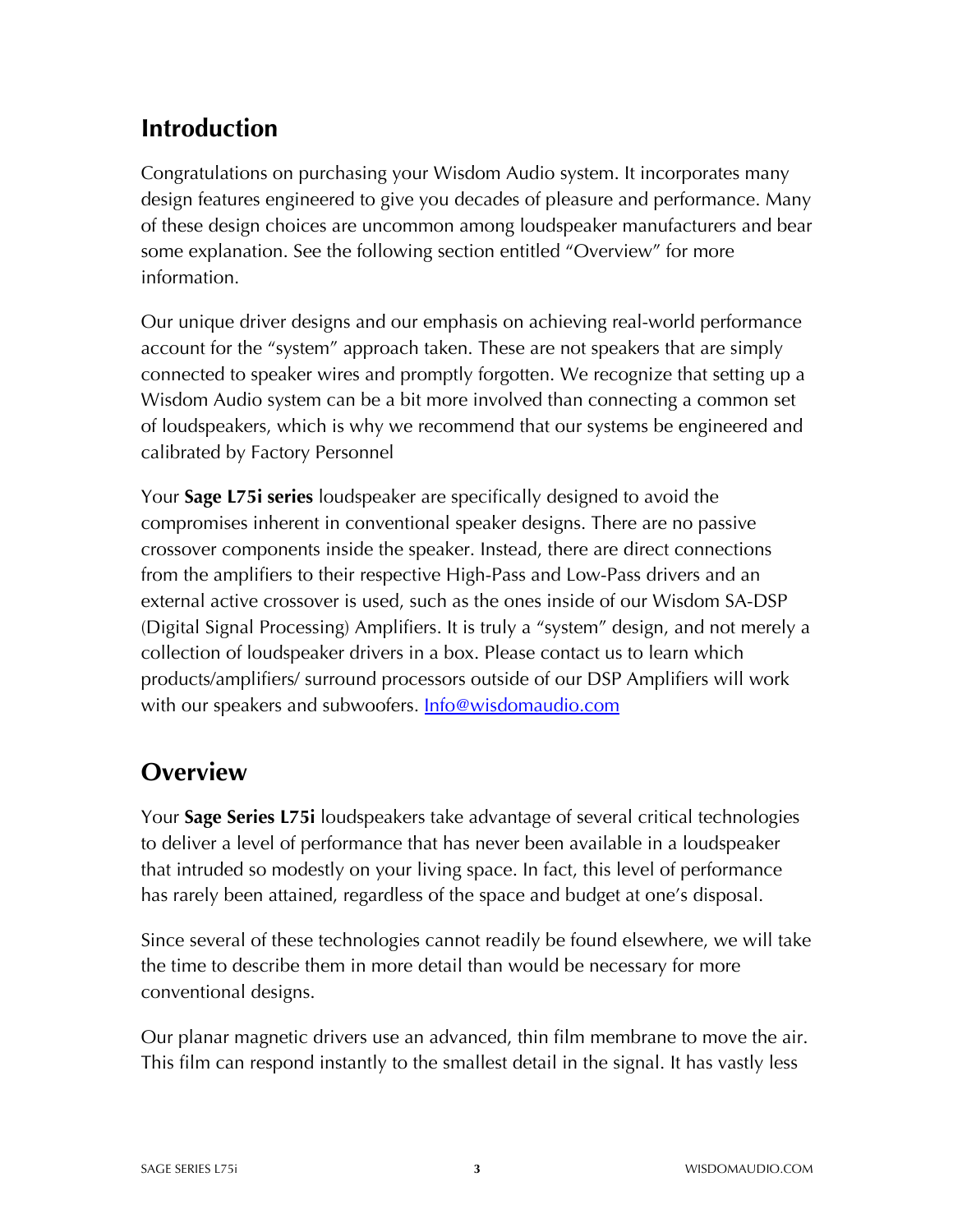inertia than traditional "cone & dome" drivers, so the signal is never blurred in any way.

One of the most remarkable things about the sound of well-designed planar magnetic speakers is their lack of thermal or dynamic compression. There are several reasons for this:

- The lightweight diaphragm responds quickly to even the smallest signals yet is robust enough to handle a great deal of power.
- The voice coil is laid out at and is exposed to the air on both sides; the large resulting surface area dissipates heat extremely quickly and efficiently.
- Since heat does not build up in the voice coil (as it does in conventional dynamic drivers), the load seen by the amplifier does not change at high power levels.

When you become accustomed to the sound of your new Sage Series L75i speakers, conventional speakers sound a bit bland and lifeless. You may also discover yourself hearing details at even modest levels on the L75i that were previously inaudible even at loud volumes on more conventional speakers.

The "voice coil" in the planar magnetic driver is spread out over a large, at area that is exposed to the open air. As such, when a huge transient comes along, any heat that is generated is immediately dissipated. This compares quite favorably to other designs in which the voice coil is buried inside a massive piece of metal, where the heat has effectively no place to go.

The excellent heat dissipation of these drivers makes them remarkably reliable. Planar magnetic speakers can handle a great deal of power without undue stress or audible strain. In fact, for a given size, they can handle many times the power of a traditional dynamic driver.

Because the conductor of a planar magnetic driver is essentially a long, thin wire, it presents a purely resistive load to the amplifier. This is comparable to the simple test loads that amplifier companies use when measuring their amplifiers to show how terrific they are. As such, you can be assured that your amplifiers will sound and work their best.

Authoritative, deep bass requires that you move a lot of air. We have chosen to use dynamic woofers for the bass because they can provide excellent performance at lower frequencies.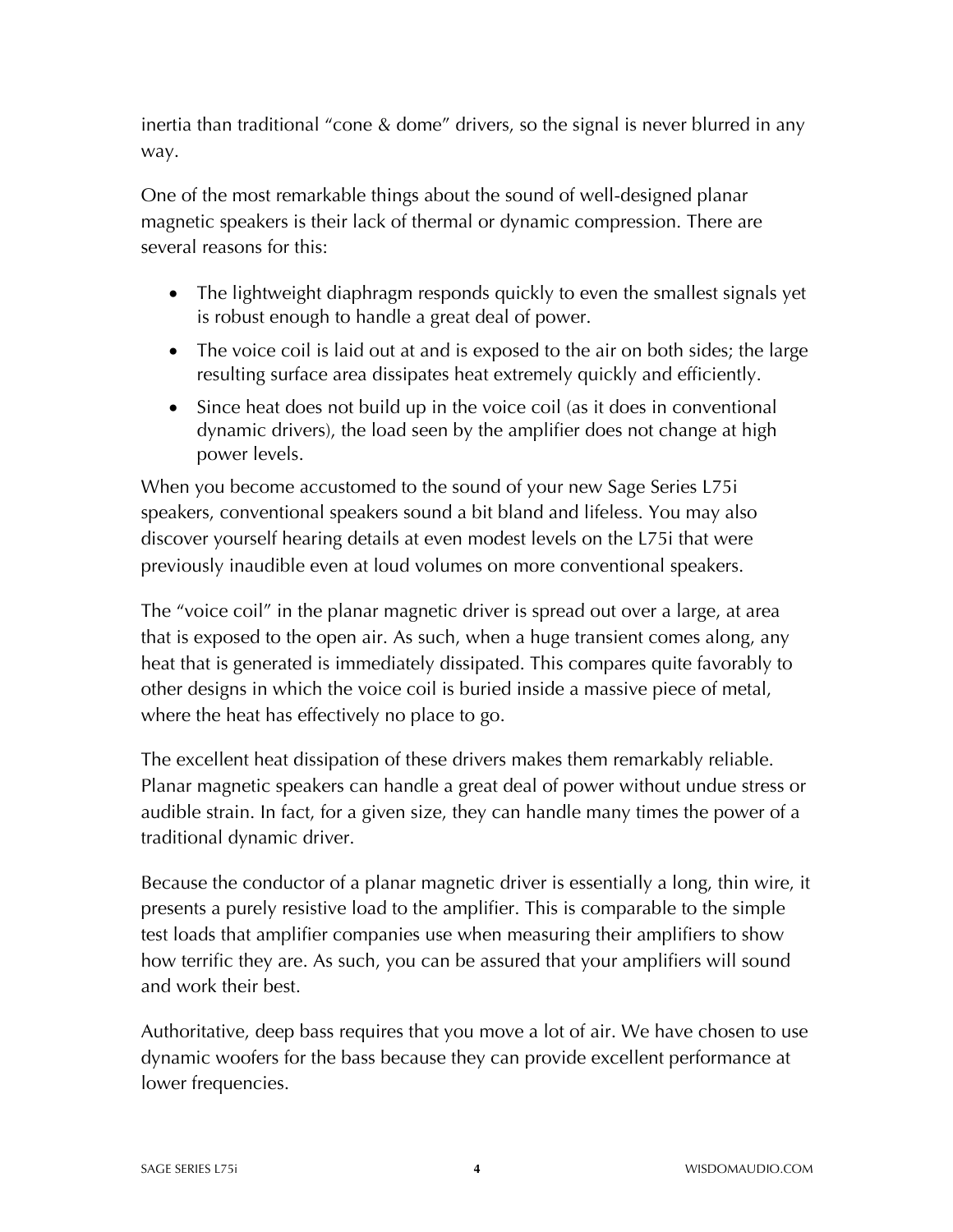To get comparable bass performance from a planar magnetic design, you would need to have a huge speaker that would be impractical in most domestic living spaces. It simply makes more sense to use the best transducer technology in each area of the reproduced spectrum. One of Wisdom Audio's strengths is in seamlessly blending these technologies — particularly important given the high standards set by our planar magnetic drivers.

Of course, the dynamic woofers themselves must be rather extraordinary to "keep up" with the planar magnetic drivers right up to the crossover frequency.

Our woofers are different because they must be to do their job. Specifically, we need highly dynamic, uncompressed bass (to keep up with the planar magnetic drivers) that does not depend on a critical amount of enclosure volume (since these speakers are mounted in your wall and use the space inside the wall as their "enclosure"). These two design goals require rather extraordinary attention to myriad details.

The motor and suspension system of these woofers therefore includes all the critical damping required for optimal operation. (In most speakers, the woofers depend on the air trapped inside their enclosures as an additional "spring" to help them behave properly.) Technically, this approach is known as an "infinite baffle" design. In practice, the volume of air behind the speaker does not have to be infinite, of course. It just needs to be large enough to not act like an acoustic "spring". Recommended and minimum enclosure volumes for the speaker are listed in the Specifications section and repeated on the Dimensions page.

Many speakers include a mid-bass "bump" in their response to give the illusion of going deeper in the bass than they actually do. Unfortunately, this "bump" makes blending them seamlessly with a high-quality subwoofer almost impossible.

All Sage Cinema Series speakers have been designed to optimally crossover at 80 Hz, which is the most common bass management transition used to integrate with subwoofer(s).

#### **Line Source Speakers**

Almost all loudspeakers radiate sound into the room as imperfect "point sources". This means that most of the energy they put into the room expands as an everenlarging sphere, as though emerging from a single point in space. This results in a multitude of reflections from the ceiling and floor that can degrade sound quality.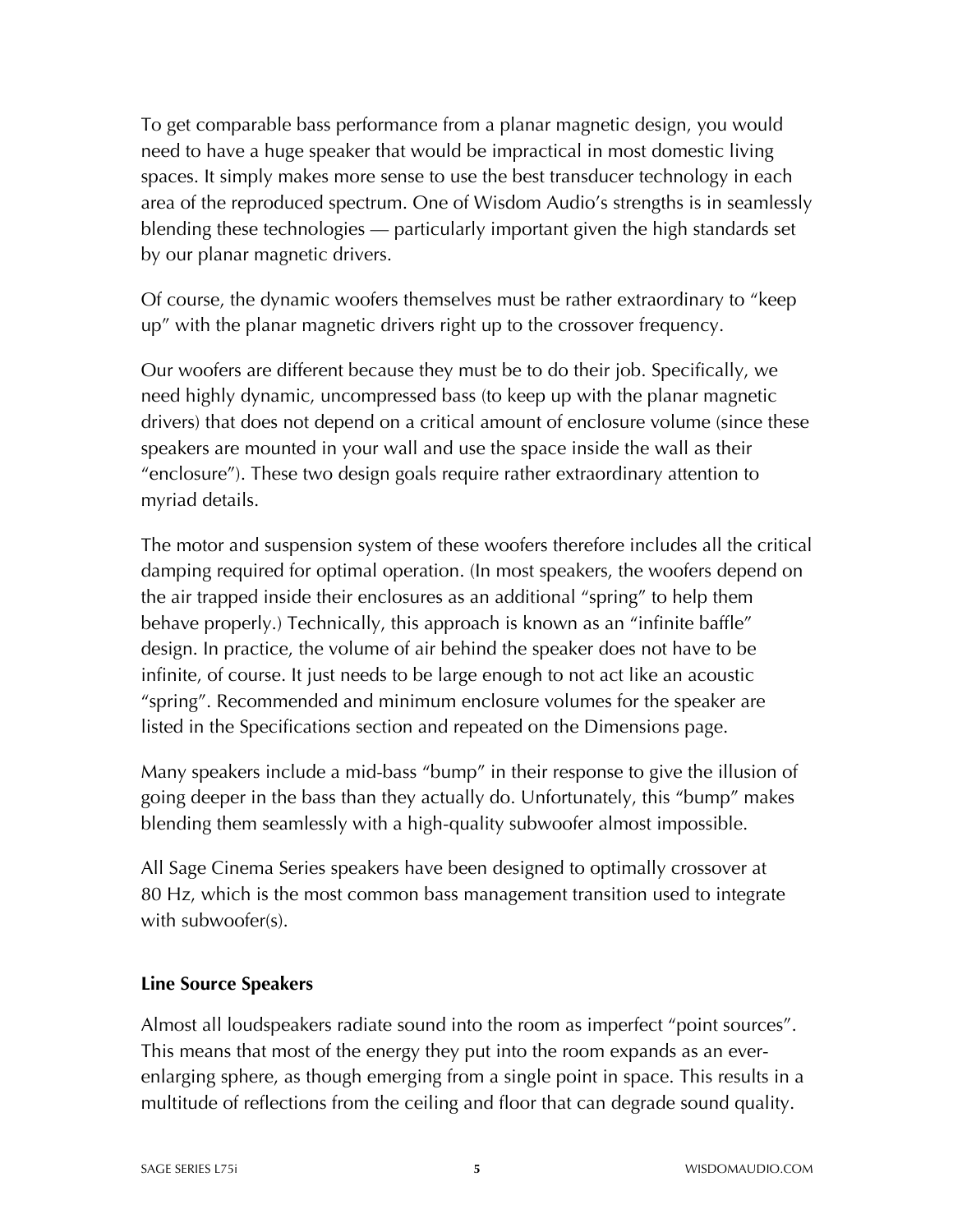

By contrast, the **Wisdom Series L75i** speakers radiate sound as a "line source". The sound moves into the room as an expanding cylinder, rather than as an expanding sphere – as though from a vertical line suspended in space.



Line source speakers provide two significant advantages:

- Ceiling and floor reflections are minimized, resulting in greatly reduced interference, letting you hear more of the speaker and less of the room.
- The sound pressure level (SPL) throughout the room is much more evenly distributed, making it much easier to set the "right" volume, no matter where the audience is seated.

To achieve this highly desirable line source behavior, it is essential to have a tall and slim driver. (Simply stacking multiple "cone & dome" high frequency drivers does not create a proper line source. Instead, it creates a *series* of point sources, which end up interfering with each other). With Wisdom Audio's planar magnetic technology, it becomes possible to have drivers that are *extremely* tall and slim.

Because of this shape, the sound (even at high frequencies) is distributed uniformly across the width of the room from a driver that "looks" only less than an inch wide acoustically. However, the sound is launched in a much more directional way vertically. By minimizing early reflections from the ceiling and the floor, the clarity of the system is greatly enhanced. This is heard in both tremendous musical detail and in much-improved dialog intelligibility.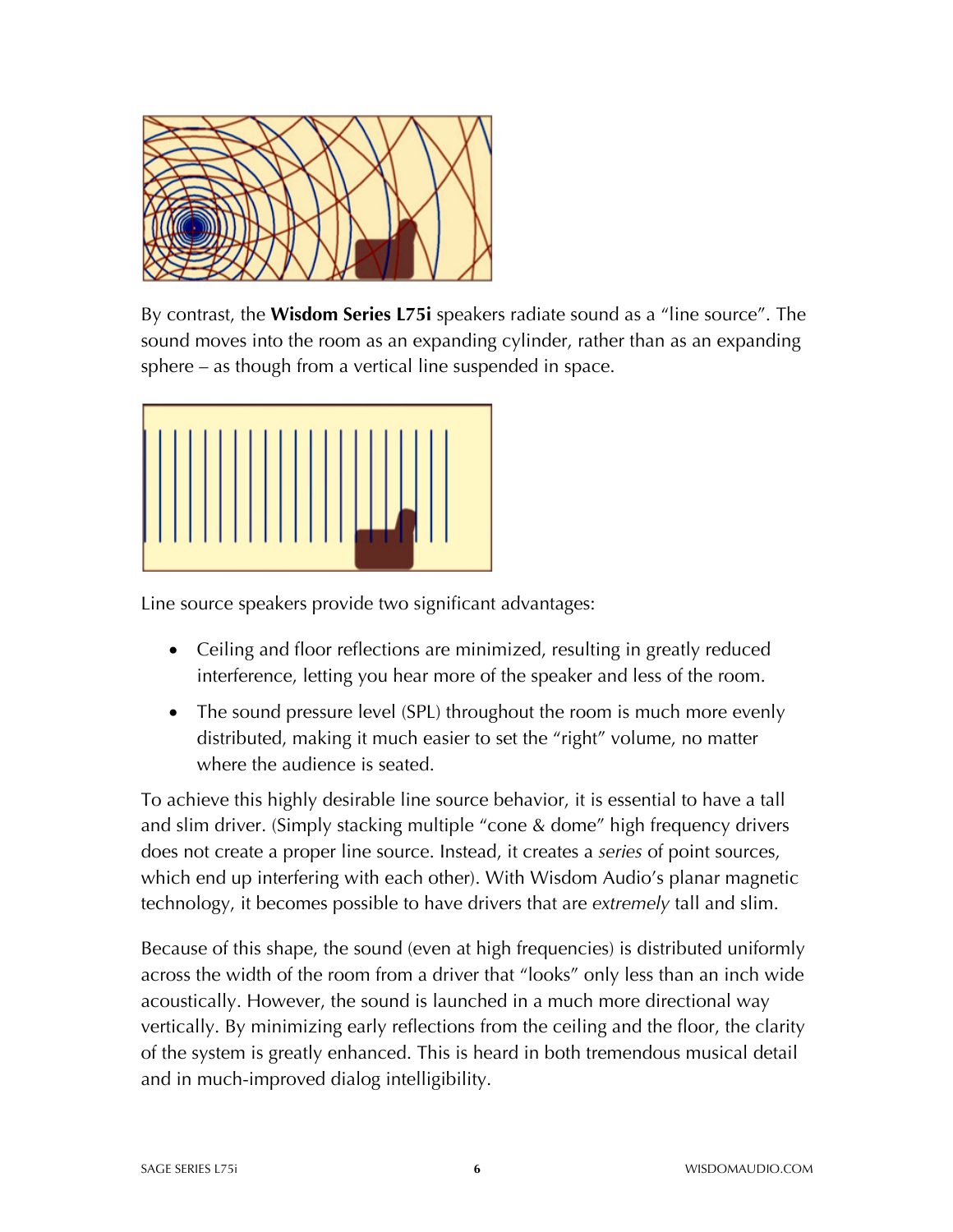For more detailed information on planar magnetic drivers and the difference between point source and line source speakers please visit wisdomaudio.com.

# **Unpacking and Installing the L75i**

The Wisdom Audio Sage L75i in-wall speaker is a substantial piece of equipment. Please exercise caution when unpacking your L75i to ensure that you do not strain yourself from its (perhaps unexpected) weight.

**Caution! Do not attempt to lift your L75i while bending or twisting from the waist.** Use your legs for lifting, not your back. Always stand as straight as possible and keep the L75iclose to your body to reduce strain on your back.

There are three major pieces involved in a single L75i loudspeaker:

- the Uni-Grip™ in-wall mounting system
- the high operating pressure bass module
- the planar magnetic midrange/treble module

Note that there is an "up" and a "down" to the Uni-Grip™ for the L75i, due to differences in the pattern of threaded holes used to attach the planar and woofer speaker modules to the frame of the Uni- Grip™ itself.

- **1.** Determine the area for the speaker installation and locate the cutout guide using pushpins to secure it in place. Ensure that the template is plumb using a bubble level or similar. Note: Make certain that there are no studs, plumbing or electrical conduit in the intended area behind the wall before you begin marking and cut- ting!
- **2.** Trace the outer perimeter of the cutout guide with a pencil or a utility knife.
- **3.** Remove the traced section of sheet rock using a keyhole saw, and clear debris from the edge of the hole.
- **4.** Push any insulation to the side.
- **5.** Disassemble bezel/Uni- Grip™ and place the supplied Allen head screws to the side. Place the bezel in the wall cutout and insert the Uni-Grip clamping bar through the opening at an angle, working on one side first. Reinstall the Allen head screws with the supplied 3/32" drill bit, securing both pieces to each other (sandwiching the wall between them), but do not tighten yet. Repeat on the other side.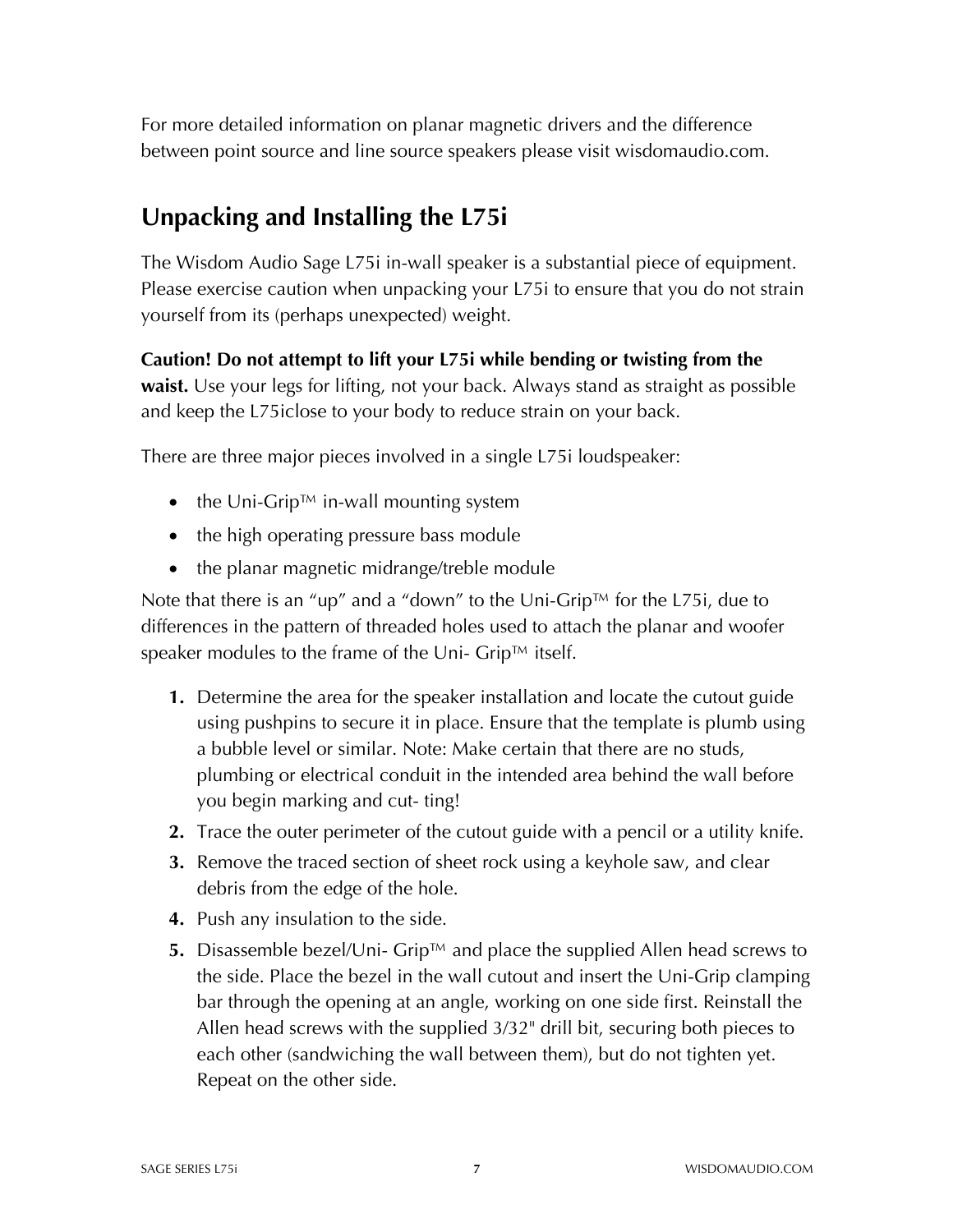- **6.** Using a level, adjust assembly in wall cutout to ensure that the assembly is plumb. Tighten the Allen screws. Do not over torque or strip these screws. The large clamping area of the Uni-Grip system does not require unusually high torque on the screws to be secure.
- **7.** Paint the bezel and grill as necessary, being careful not to plug up the holes in the grille. Note that the speaker modules are not mounted in the bezel and grille assembly at this time. They can be mounted later, after all the paint is dry.
- **8.** Using assistance to hold the speaker modules away from the wall, connect both high and low pass speaker cables to the two connectors at the ends of the back boxes, paying attention to assign the correct band-pass and polarity to their respective speaker connectors.
- **9.** Insert the speaker/back box assembly into the Uni-Grip frame and attach using the supplied Allen head screws and 3/32" drill bit. Do not over torque or strip these screws.

**After unpacking your L75i, keep all packing materials for future transport.** If you need to ship your L75i, only the original, purpose-designed shipping carton is acceptable. Any other method of shipping this product runs a significant risk of damage to the L75i – damage that would not be covered by the warranty. (If you lose your packaging and need to ship your speakers, replacement packaging can be purchased from Wisdom Audio.)

# **Making the L75i Connections**

As with any system, you should make changes to the connections only when the power is turned off to avoid any chance of inadvertently causing a problem (such as a short-circuit).

Two sets of speaker wires are required for each Sage L75i loudspeaker: one for the woofer (low pass) section, and a separate one for the planar magnetic (high pass) section that handles the midrange and treble.

We recommend using heavy-gauge speaker wire, the gauge will vary dependent on your speaker run length. Please consult an authorized dealer to determine what gauge would be best for your application.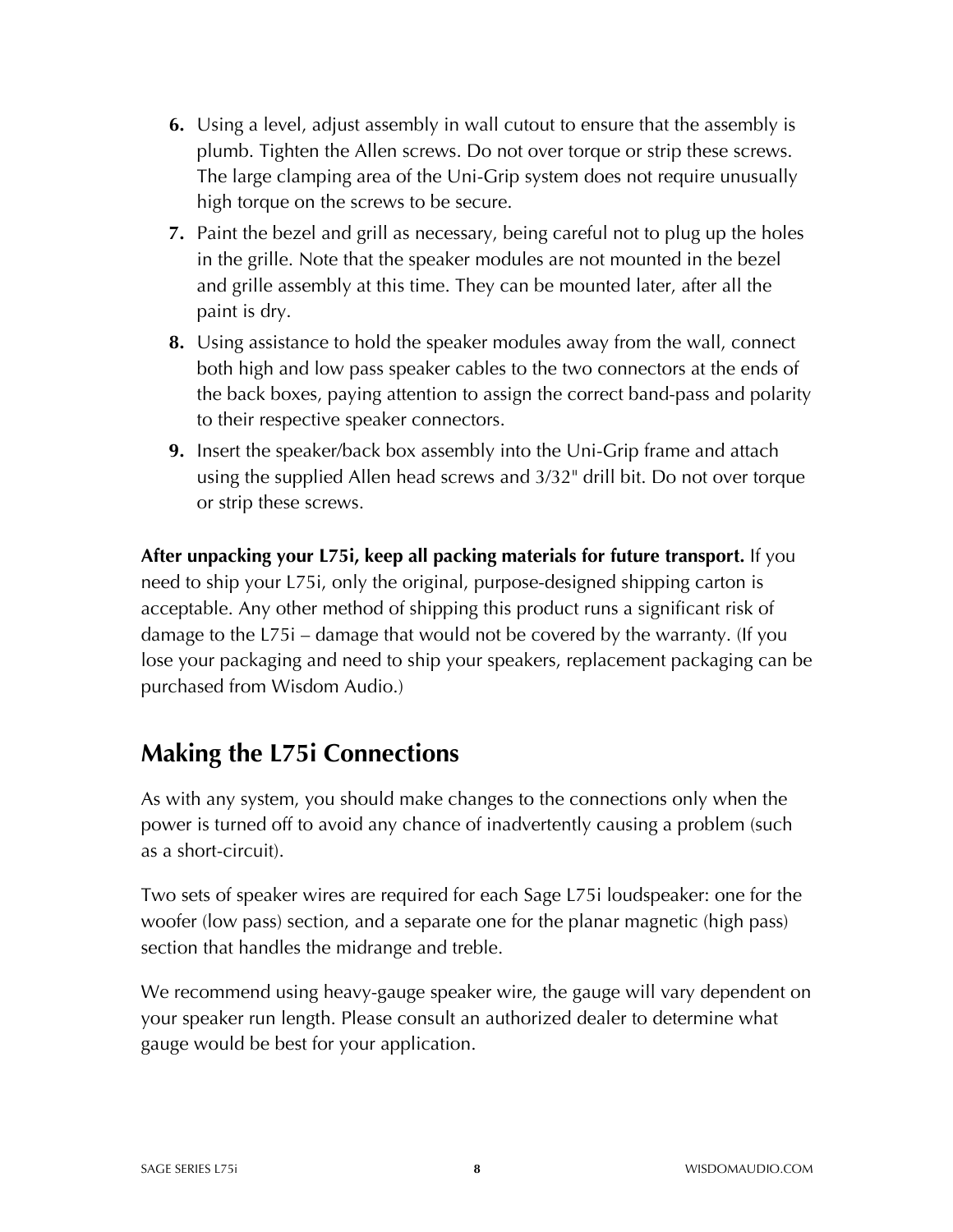Connect the outputs of your Wisdom Audio SA-series amplifier to the appropriate woofer sections, taking care to get both the channel assignments and the polarity correct. Connect the positive (+) terminals on the SA Series amplifier to the positive  $(+)$  terminals for the woofer on the loudspeaker; likewise, connect the negative  $(-)$ terminals on the amplifier and the speaker, respectively.

Next connect the outputs of your chosen amplifier for the midrange/treble to the Sage L75i planar sections in a similar fashion, taking care with both channel assignments and polarity.

## **Care and Maintenance**

To remove dust from the front of your L75i, use a feather duster or a lint-free soft cloth.

To remove stubborn dirt and fingerprints from the grille, we recommend isopropyl alcohol and a soft cloth. Lightly dampen the cloth with alcohol first and then clean the grille of the L75i with the cloth. Do not use excessive amounts of alcohol – there is no need for the cloth to be wet; merely damp is better.

Never attempt to clean the drivers themselves.

### **CAUTION!**

**Do not touch the surface of the planar magnetic drivers, under any circumstances.** The thin film has been carefully pre-tensioned at the factory; any subsequent contact can only damage it.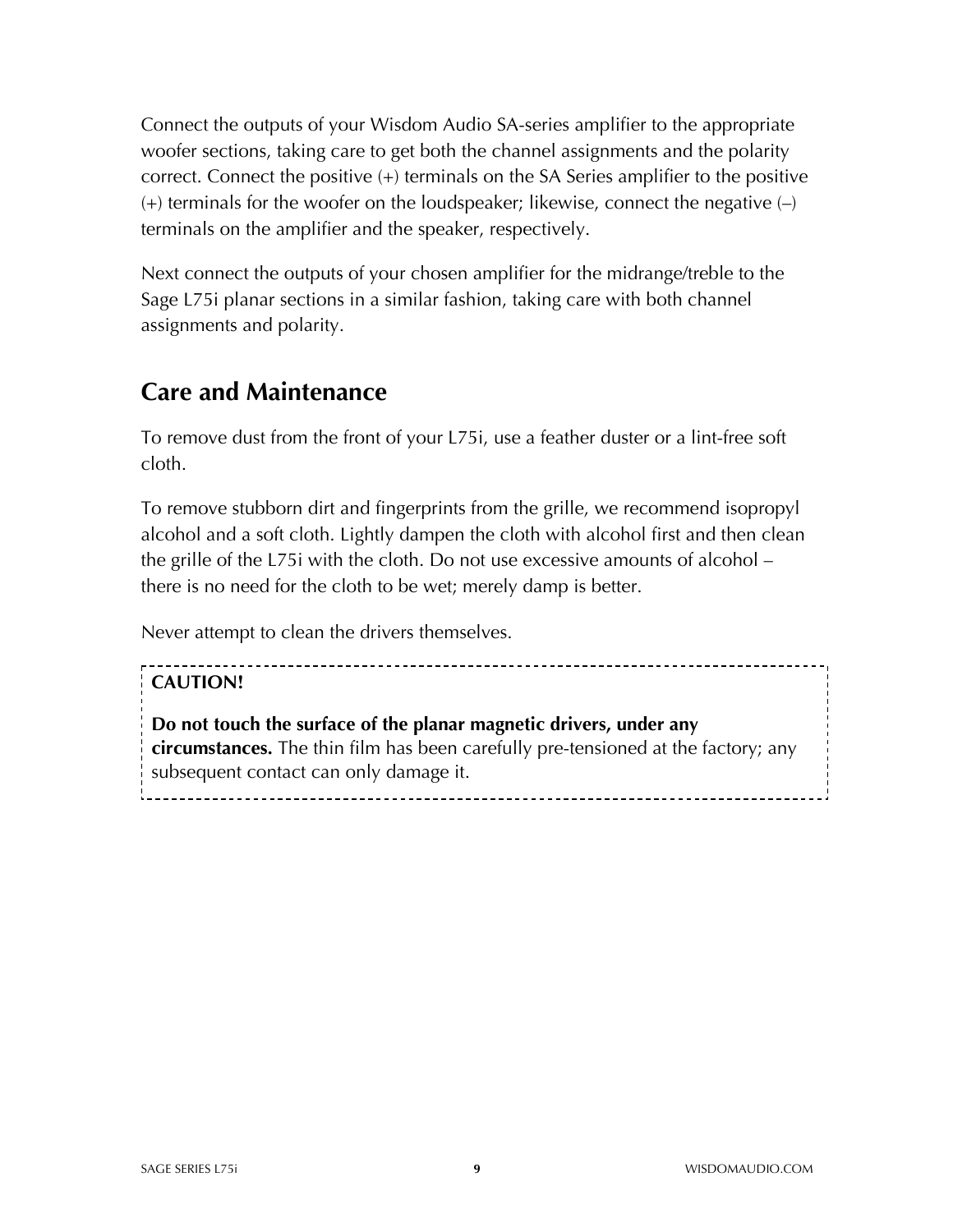## **North American Warranty**

#### **Standard Warranty**

When purchased from and installed by an authorized Wisdom Audio dealer, Wisdom Audio loudspeakers are warranted to be free from defects in material and workmanship under normal use for a period of 10 years from the original date of purchase.

Furthermore, the transducers ("drivers") in your Wisdom Audio speakers are warranted to be free from defects in material and workmanship under normal use for a period of 10 years from the original date of purchase.

#### **Harsh Conditions Use**

Wisdom Audio loudspeakers are designed for installation and operation in environmentally controlled conditions, such as are found in normal residential environments. When used in harsh conditions such as outdoors or in marine applications, the warranty is three years from the original date of purchase.

During the warranty period, any Wisdom Audio products exhibiting defects in materials and/or workmanship will be repaired or replaced, at our option, without charge for either parts or labor, at our factory. The warranty will not apply to any Wisdom Audio products that has been misused, abused, altered, or installed and calibrated by anyone other than an authorized Wisdom Audio dealer.

Any Wisdom Audio product not performing satisfactorily may be returned to the factory for evaluation. Return authorization must first be obtained by either calling or writing the factory prior to shipping the component. The factory will pay for return shipping charges only if the component is found to be defective as mentioned above. There are other stipulations that may apply to shipping charges.

There is no other express warranty on Wisdom Audio products. Neither this warranty nor any other warranty, express or implied, including any implied warranties of merchantability or fitness, shall extend beyond the warranty period. No responsibility is assumed for any incidental or consequential damages. Some states do not allow limitations on how long an implied warranty lasts and other states do not allow the exclusion or limitation of incidental or consequential damages, so the above limitation or exclusion may not apply to you.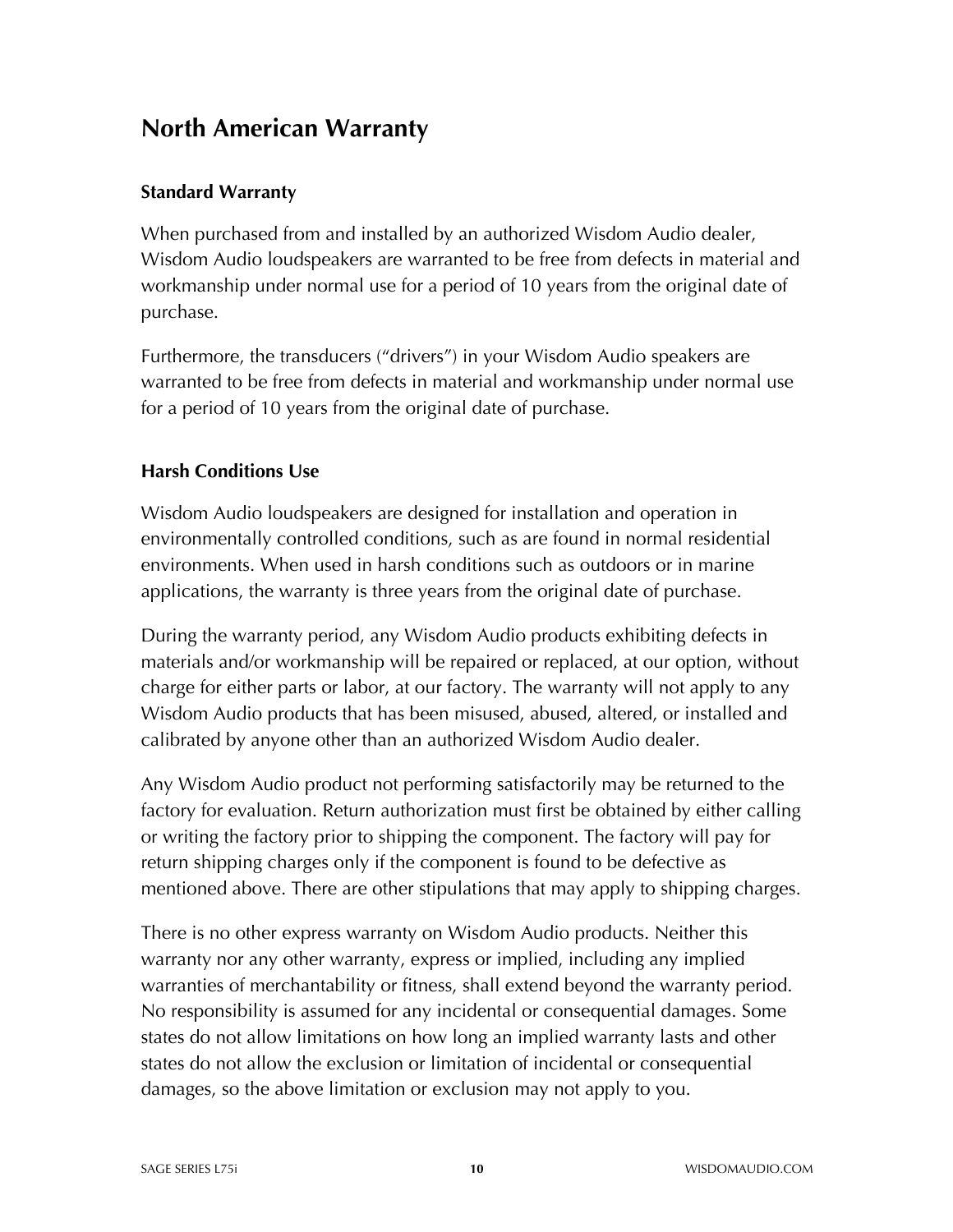This warranty gives you specific legal rights, and you may also have other rights, which vary from state to state. This warranty is applicable in the United States and Canada only. Outside of the U.S. and Canada, please contact your local, authorized Wisdom Audio distributor for warranty and service information.

# **Obtaining Service**

We take great pride in our dealers. Experience, dedication, and integrity make these professionals ideally suited to assist with our customers' service needs.

If your Wisdom Audio loudspeaker must be serviced, please contact your dealer. Your dealer will then decide whether the problem can be remedied locally, or whether to contact Wisdom Audio for further service information or parts, or to obtain a Return Authorization. The Wisdom Audio Service Department works closely with your dealer to solve your service needs expediently.

**IMPORTANT:** Return authorization must be obtained from Wisdom Audio's Service Department BEFORE a unit is shipped for service.

It is extremely important that information about a problem be explicit and complete. A specific, comprehensive description of the problem helps your dealer and the Wisdom Audio Service Department locate and repair the difficulty as quickly as possible.

A copy of the original bill of sale will serve to verify warranty status. Please include it with the unit when it is brought in for warranty service.

**WARNING:** All returned units must be packaged in their original packaging, and the proper return authorization numbers must be marked on the outer carton for identification. Shipping the unit in improper packaging may void the warranty, as Wisdom Audio cannot be responsible for the resulting shipping damage.

Your dealer can order a new set of shipping materials for you if you need to ship your loudspeaker and no longer have the original materials. There will be a charge for this service. We strongly recommend saving all packing materials in case you need to ship your unit someday.

If the packaging to protect the unit is, in our opinion or that of our dealer, inadequate to protect the unit, we reserve the right to repackage it for return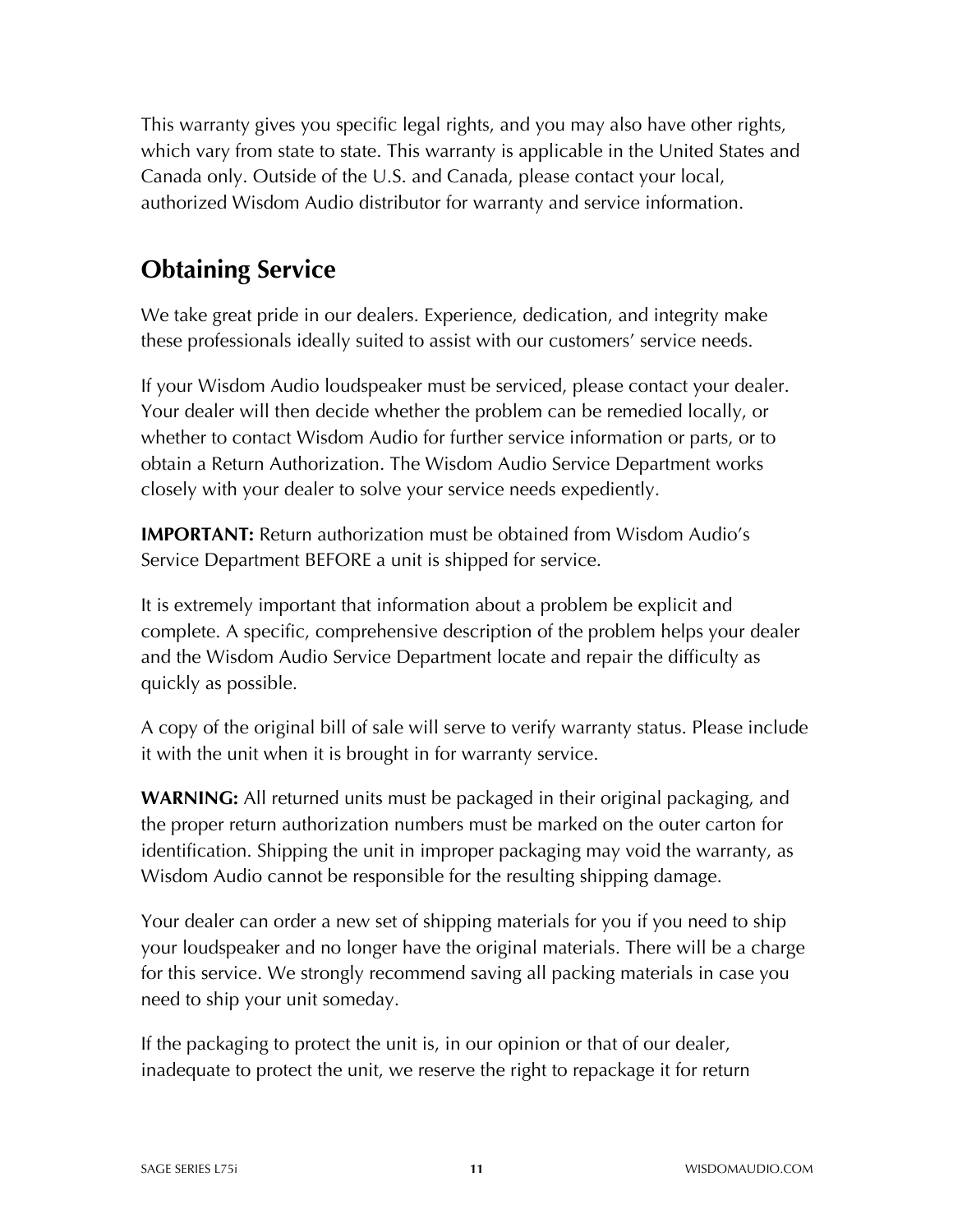shipment at the owner's expense. Neither Wisdom Audio nor your dealer can be responsible for shipping damage due to improper (that is, non-original) packaging.

# **Specifications**

All specifications are subject to change at any time to improve the product.

- **Number of required amplifier channels:** 2
- **Frequency response:** 40Hz 20 kHz  $\pm$  2dB relative to the target curve
- **Impedance, planar section:** 4.5Ω
- **Impedance, woofer section:** 3Ω
- **Sensitivity, planar section:** 95 dB/2.83V/1m
- **Sensitivity, woofer section:** 91 dB/2.83V/1m
- **System impedance:** 3.8Ω
- **System sensitivity:** 93 dB
- **Power handling, continuous:** 200w
- **Dimensions:** See appropriate dimensions drawings on next page
- **Shipping weight, each L75i:** 65 lbs. (29 kg)

For more information, see your Wisdom Audio dealer or contact:

#### **Wisdom Audio**

1572 College Parkway, Suite 164 Carson City, NV 89706 wisdomaudio.com information@wisdomaudio.com (775) 887-8850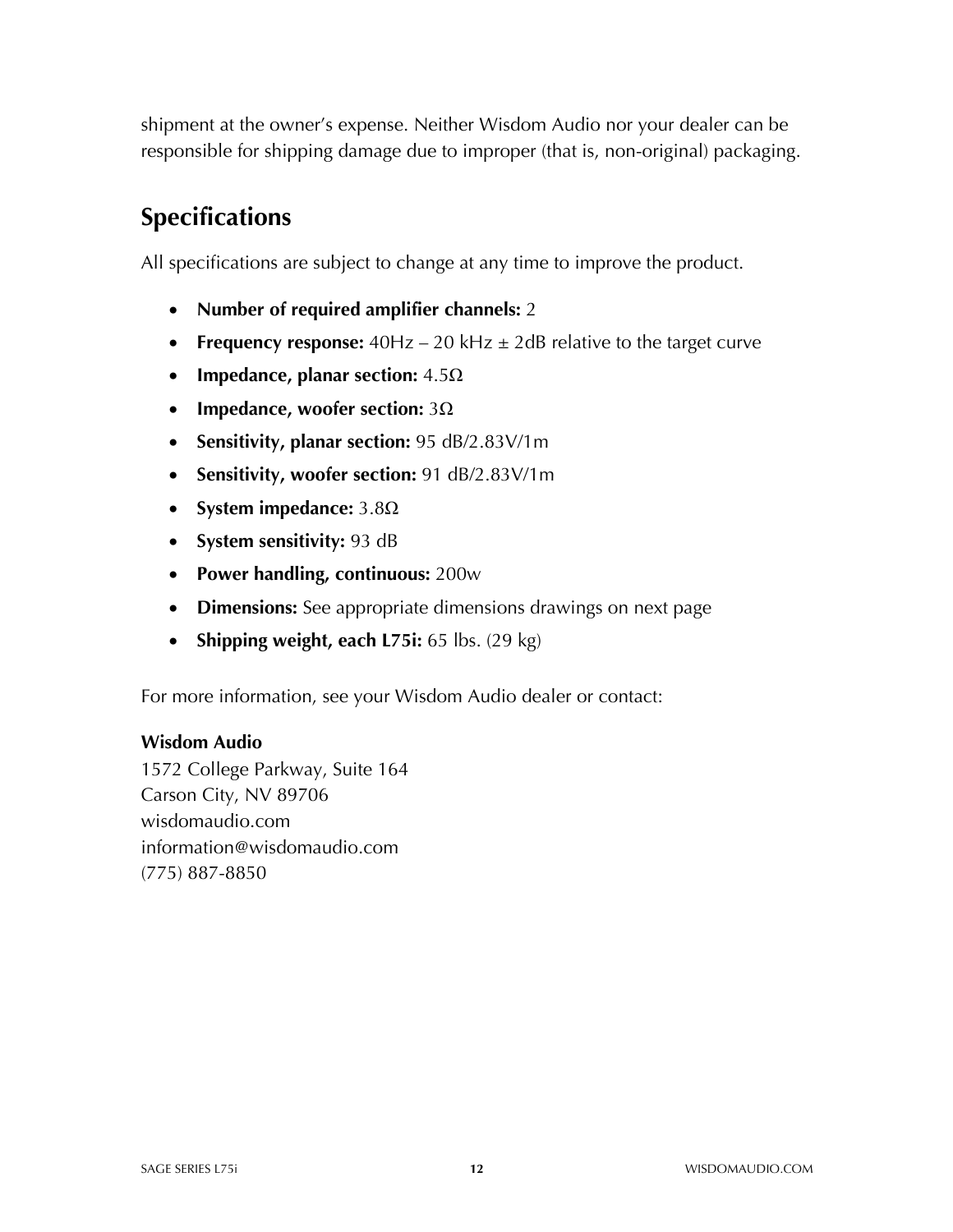# **L75i Dimensions**

All PDF and DWG drawing files are in the *RESOURCES* section at the bottom of each product page.